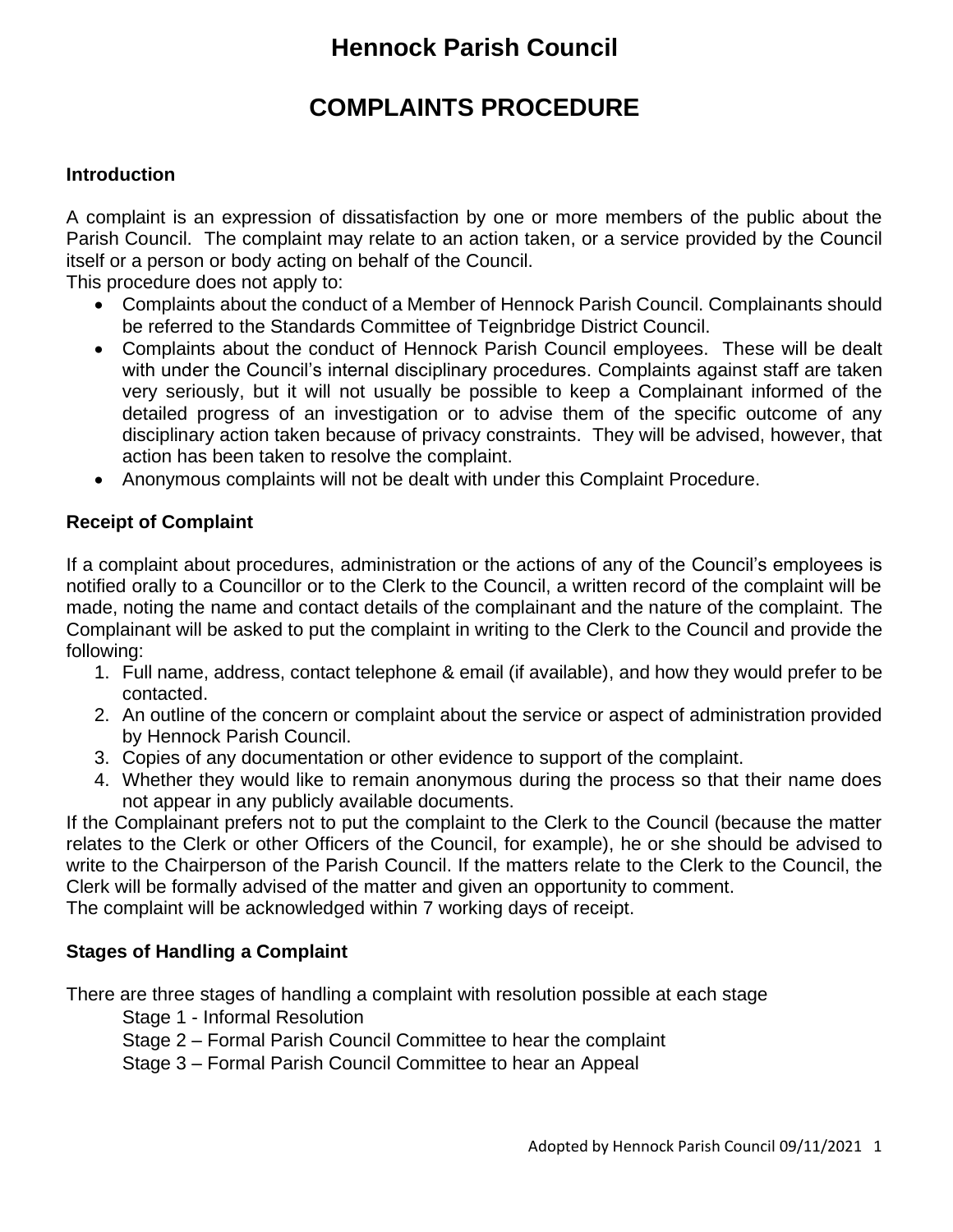# **COMPLAINTS PROCEDURE**

### **Stage 1 - Informal Resolution**

On receipt of a complaint, the Clerk to the Council or Chairperson of the parish council will seek to resolve the complaint informally with the complainant.

This may be done on the telephone, by email or, at the discretion of the Chairperson or Clerk as appropriate, at a face to face meeting. Two members of the Council/officers are always to attend face to face meetings.

It may be possible to deal with a complaint based on any paper evidence provided. If investigations confirm that the complaint has substance, then the Complainant will be informed of any decision and any remedial action that will be taken.

The Clerk to the parish Council will report any complaint resolved at this stage to the next meeting of the Parish Council.

#### **Stage 2 – Parish Council Committee to hear the complaint**

The Clerk to the Council (or Chairperson) will report any complaint that has not been resolved at Stage 1 above, to the next meeting of the Council outlining the nature of the complaint but not disclosing the identity of the Complainant.

- 1. The Parish Council will appoint a Complaints Committee to hear the complaint. The Committee will consist of at least three members including the Chairperson or Vice-Chairperson of the Parish Council, if appropriate.
- 2. The Council shall consider whether the circumstances of the complaint warrant the exclusion of the public and press pursuant to section 1(2) of the Public Bodies (Admission to Meetings) Act 1960 either
	- a) by reason of the confidential nature of the business, or
	- b) the Complainant has requested anonymity.
- 3. The Clerk will notify the Complainant of the date of the meeting whereby they will have the opportunity to explain the complaint to the Committee in person. The Complainant will be offered up to two dates to attend the Complaints Committee meeting, if they are unable to attend, the complaint will be heard in their absence.
- 4. The Complainant will be offered the opportunity to bring a representative for support, however that person will not be allowed to speak on their behalf.

The procedure for the Complaints Committee meeting is:

- The Chairperson of the Committee will introduce everyone and explain the procedure for the meeting.
- The Complainant will outline the grounds for their complaint
- If relevant, the Clerk or Chairperson will explain the Council's position.
- Members may ask any questions of the Complainant.
- The Complainant will be asked to withdraw from the Committee meeting.
- The Committee will discuss the validity of the complaint.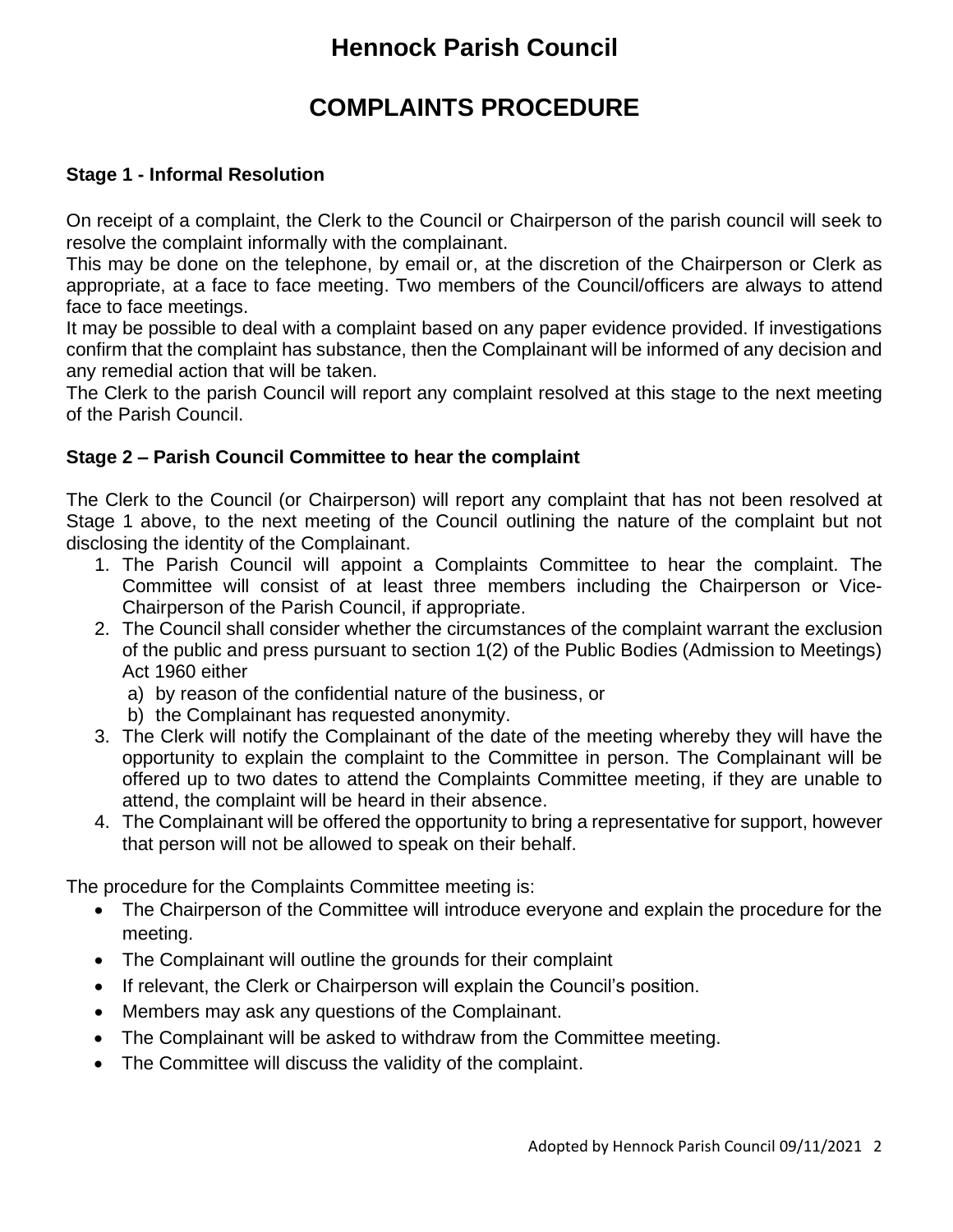# **COMPLAINTS PROCEDURE**

• The Committee may defer dealing with any complaint if it is of the opinion that issues arise on which further advice is necessary. The advice will be considered, and the complaint will then be dealt with at a further meeting.

#### The Decision

- 1. As soon as possible after the decision has been made the Complainant will be notified in writing and if appropriate, their right to appeal.
- 2. The decision on a complaint shall be announced at the next Full Council meeting. The Council shall consider at that time whether the circumstances of the case warrant the exclusion of the public and press pursuant to section 1(2) of the Public Bodies (Admission to Meetings) Act 1960 by reason of the confidential nature of the business to be transacted.
- 3. If appropriate, the Council will consider any recommendations for remedial action to be taken and the complainant will be notified accordingly.

### **Stage 3 –Parish Council Committee to hear an Appeal**

If the Complainant does not agree with the decision, they will be entitled to appeal the decision within fourteen days of receipt of the result of the proceedings. An appeal will only be allowed on the grounds that the correct procedure was not followed and as a consequence it materially affected the case, or new information not available at the time of the original Complaint Committee Meeting, has come to light.

- 1. The Chairperson or Vice-Chairperson and one other member (who neither must have heard the original complaint), and the Clerk will meet to examine the way in which the Council dealt with the complaint, and to decide if a recommendation should be made to the Council for the Complaint to be re-heard.
- 2. The Clerk to the Council will report to the next Parish Council Meeting that an Appeal has been received, considered and if any recommendations are made.
- 3. If resolved to hear the complaint again, the Parish Council will appoint a Complaints Committee to hear the Appeal. The Committee will consist of at least three members (who must not have heard the original complaint) including the Chairperson or Vice-Chairperson of the Parish Council, if appropriate
- 4. If resolved not to hear the appeal, then the Complainant will be told that their appeal is not successful.
- 5. The Complaints Committee will meet within twenty-one days of receiving the appeal or as soon as practically possible and examine the way in which the council dealt with the complaint.
- 6. The procedure for the Complaints Committee meeting is the same as that at Stage 2 above
- 7. The Appellant will be notified of the result of the appeals process within fourteen days from the date of it being considered.
- 8. The decision on the Appeal shall be announced at the next Full Council meeting. The Council shall consider at that time whether the circumstances of the case warrant the exclusion of the